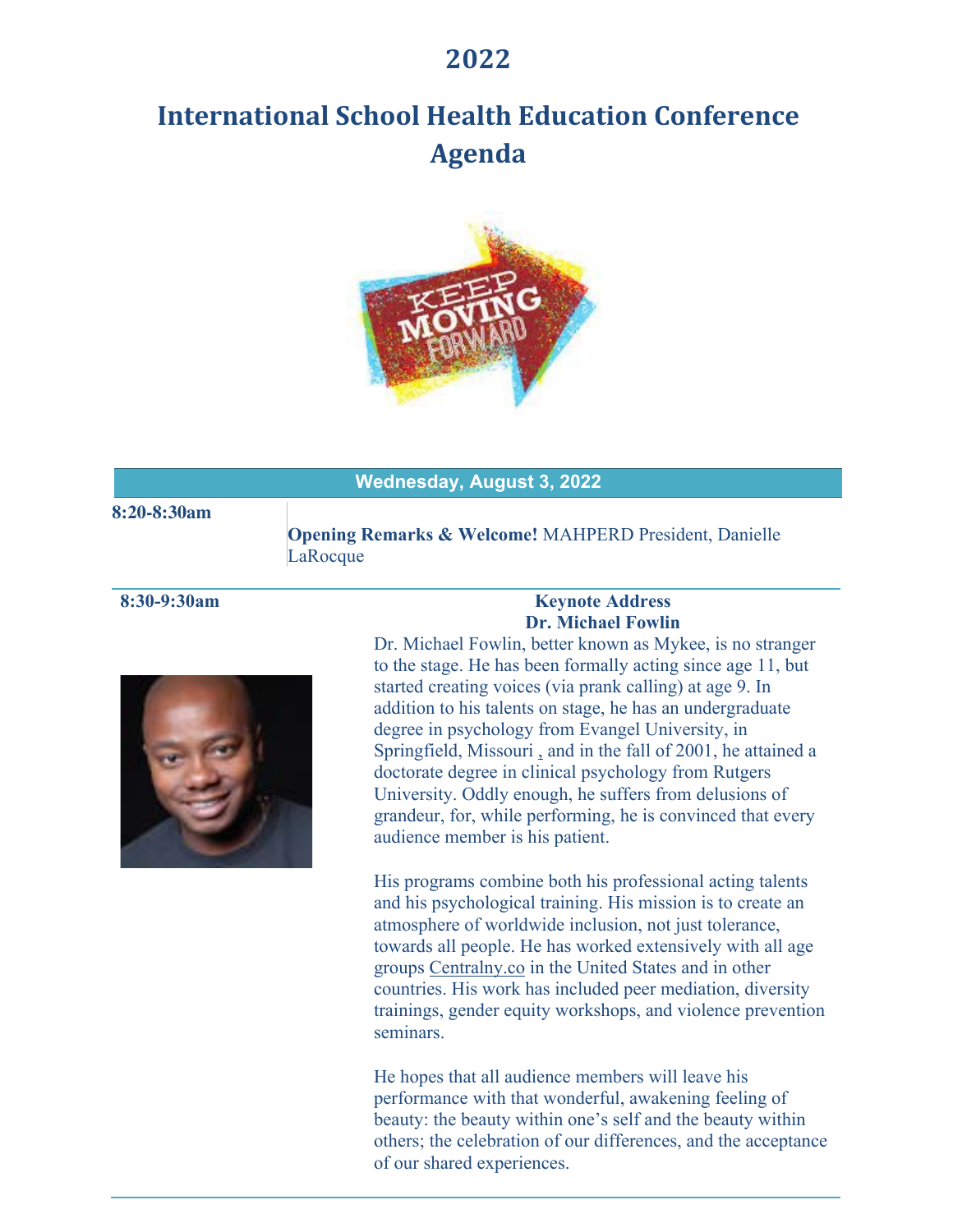#### **9:40-10:40am**



#### **Session I**

#### **Student Centered Activities: Teaching lessons and activities in a student-led classroom.**

Do you want to increase motivation, enthusiasm, and movement in your classroom? Let's explore a variety of activities that promote student engagement, activate prior knowledge, and encourage academic conversations with student discourse. Activities are designed to get students out of their seats and interact while using skills-based health education methods. Participants will leave with student-led activities that can be used as assessments, instant and exit activities, and opportunities to practice health skills

**Presenter:** Mike Craig has been a health and PE teacher in East Hartford, CT for 14 years. He is on the executive board of CTAHPERD and a member of the CT Health Cadre. He provides professional development across the state of Connecticut. He was awarded the 2020 Connecticut AHPERD Health Teacher of the Year and the 2022 SHAPE America Eastern District Health Teacher of the Year.

| 10:40-10:50am          | <b>Transition to next session</b>                                                                                                                                                                                                                                                                                                                                                                                                                                                                                                                                                   |
|------------------------|-------------------------------------------------------------------------------------------------------------------------------------------------------------------------------------------------------------------------------------------------------------------------------------------------------------------------------------------------------------------------------------------------------------------------------------------------------------------------------------------------------------------------------------------------------------------------------------|
| $10:50-11:50am$        | <b>Session II (Choice of two)</b>                                                                                                                                                                                                                                                                                                                                                                                                                                                                                                                                                   |
| <b>Presentation #1</b> | <b>The Latest in Concussion Management of Student-</b><br><b>Athletes</b><br>Some of the objectives of this presentation will include:<br>Describe how to recognize the signs and symptoms of a<br>$\mathcal{L}_{\mathcal{A}}$<br>concussion.<br>How to manage/treatment a concussion.<br>$\sim$<br>Understand the DPH regulations surrounding this injury.<br>$\mathcal{L}_{\mathcal{A}}$<br>Identify individuals of a concussion management team and<br>$\mathcal{L}_{\mathcal{A}}$<br>the roles they play.<br>Understand the return to learn and return to play guidelines.<br>ш |

**Presenter:** Diane Sartanowicz, MS, LAT, ATC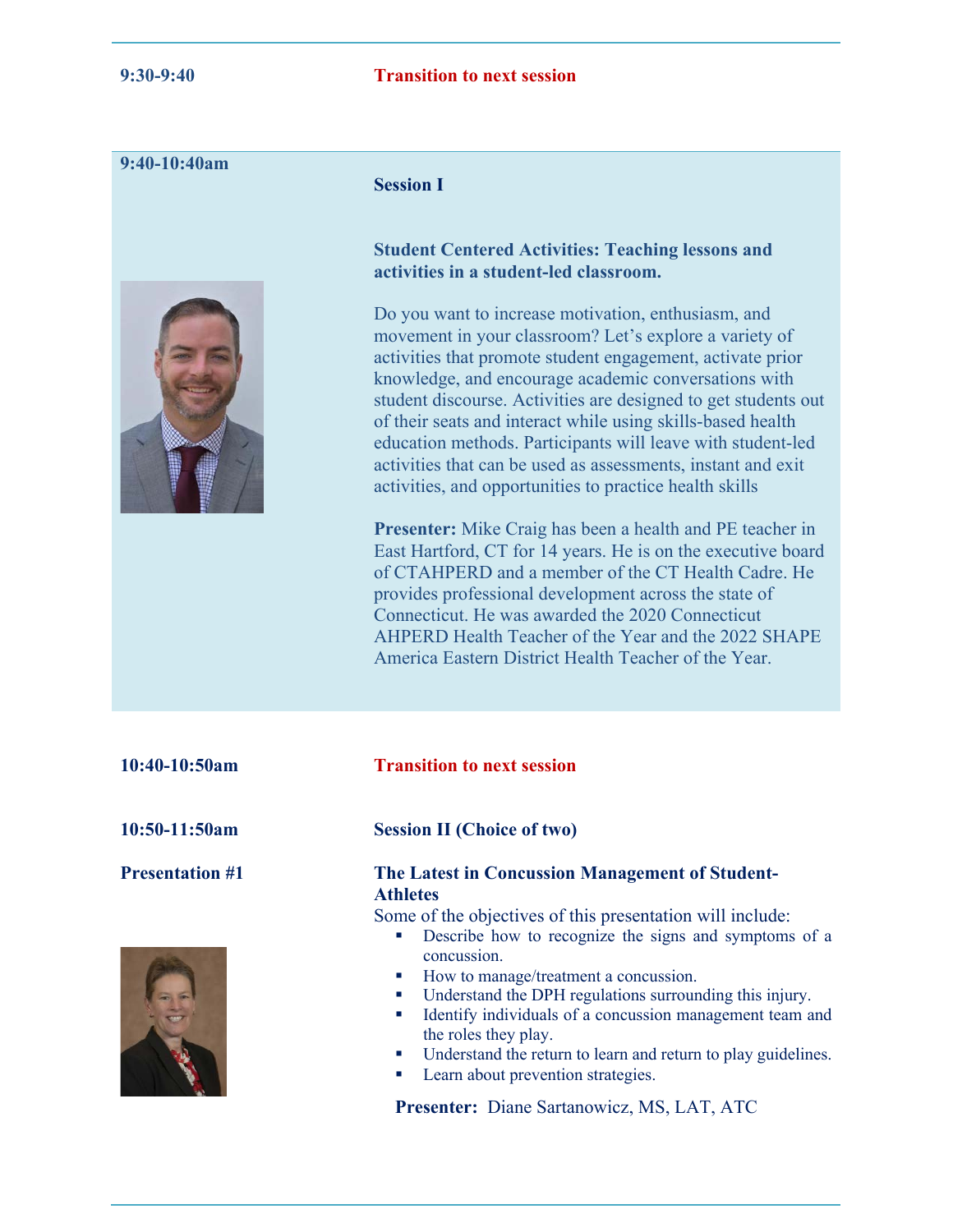| <b>Presentation #2</b>                        | "Anxiety in the Rear-View Mirror"<br>This session helps us to examine anxiety in ourselves, our<br>families, our students. We will practice some tried and true<br>skills to help us cope with this common mental health issue.<br>Presenter: Claudia Brown, (Retired) Director of Health &<br>Physical Education North Reading Public Schools, MA;<br>Adjunct Salem State University; Adjunct, Boston University                                                                                                                                                                                                                                                                                                                                                                                                                                                           |
|-----------------------------------------------|-----------------------------------------------------------------------------------------------------------------------------------------------------------------------------------------------------------------------------------------------------------------------------------------------------------------------------------------------------------------------------------------------------------------------------------------------------------------------------------------------------------------------------------------------------------------------------------------------------------------------------------------------------------------------------------------------------------------------------------------------------------------------------------------------------------------------------------------------------------------------------|
| 11:50am-12:30pm EST                           | <b>MAHPERD Sponsored Luncheon ~ Enjoy! <math>\odot</math></b>                                                                                                                                                                                                                                                                                                                                                                                                                                                                                                                                                                                                                                                                                                                                                                                                               |
| 12:30-1:30pm EST                              | <b>Session III (Choice of two)</b>                                                                                                                                                                                                                                                                                                                                                                                                                                                                                                                                                                                                                                                                                                                                                                                                                                          |
| <b>Presentation #1</b>                        | <b>Promoting Public Health and Student Advocacy</b><br>In this engaging workshop, participants will focus on Public<br>Health and student advocacy. Together we will explore the<br>social and systemic factors that create barriers to student<br>health and well-being, examine how these factors affect<br>populations differently and stress the importance of health<br>equity and literacy. Strategies to empower young people to<br>be agents of change in their communities will also be<br>presented. Participants will leave with lessons and resources<br>that enhance student's understanding of Public Health and<br>challenge them to reimagine their responsibilities for<br>advancing health equity.<br><b>Presenters:</b> Cheryl Todisco, Health Education<br>Director, Boston Public Schools; Jackie Salvesen,<br>Health Educator, Andover Public Schools |
| <b>Presentation #2</b><br>*Conference Sponsor | <b>THE GREAT BODY SHOP: Skill-Based Health</b><br><b>Education</b> , K-8.<br>This session focuses on the essential need to address the<br>National Health Education Skill Standards of analyzing<br>influences, accessing information, communication, decision<br>making, goal setting, self-management, and advocacy.<br>Moving beyond just acquiring information to demonstrate<br>health skills is our goal for students! Come learn how THE<br>GREAT BODY SHOP, a K-8 comprehensive health<br>education curricular resource provides students with multiple                                                                                                                                                                                                                                                                                                             |

opportunities to practice skills, specific to the standards, and in a variety of situations. Participants will enjoy an interactive session which will overview the 2022-23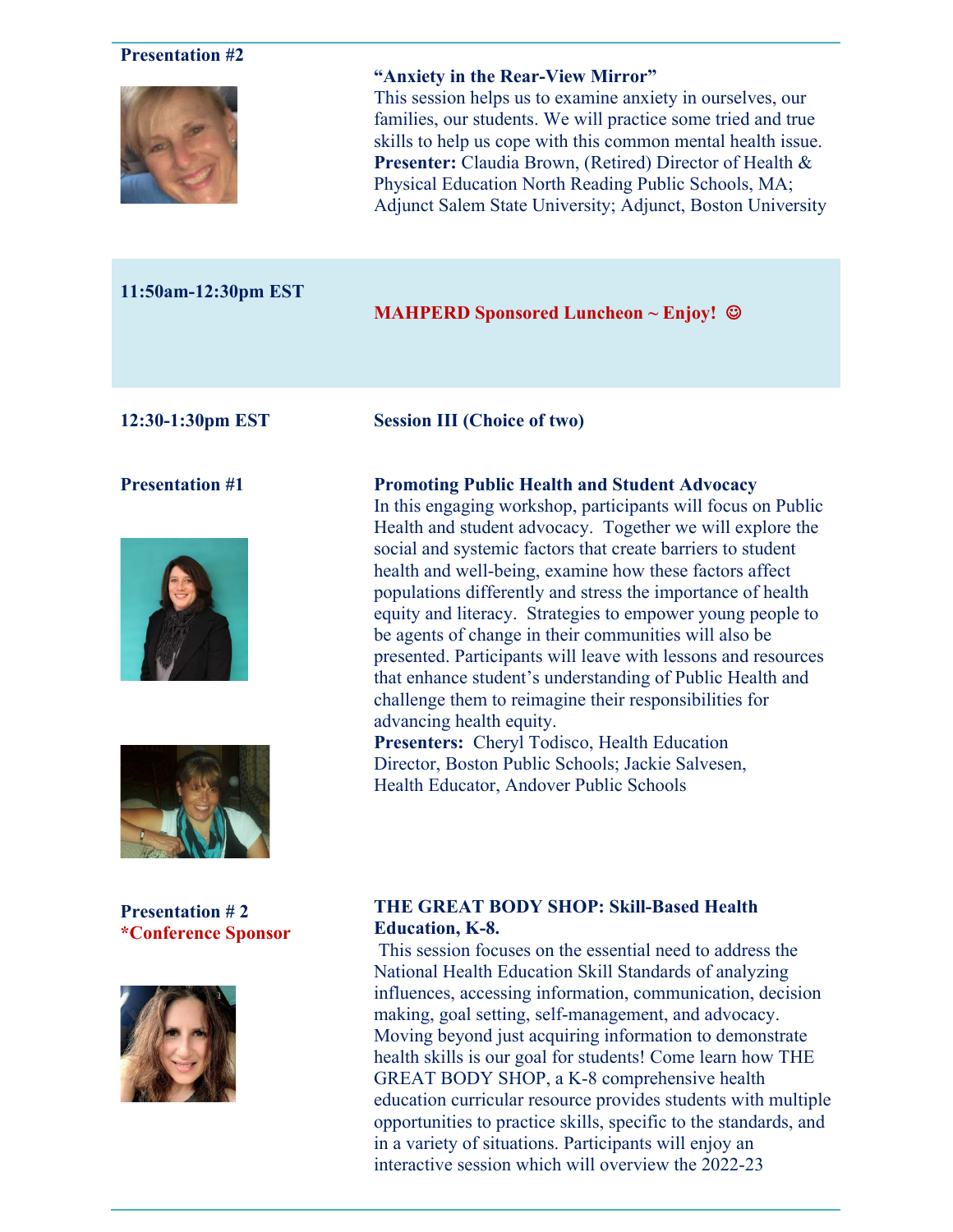curriculum and engage participants in several skills-based lessons.

**Presenter:** Heidi Pound is a Regional Program Consultant and Contributing Writer at The Children's Health Market

| 1:30-1:40pm EST    | <b>Transition to next session</b>                                                                                                                                                                                                                                                                                                                                                                                                                                                                                                                                                                                                                                                                                                                                                         |
|--------------------|-------------------------------------------------------------------------------------------------------------------------------------------------------------------------------------------------------------------------------------------------------------------------------------------------------------------------------------------------------------------------------------------------------------------------------------------------------------------------------------------------------------------------------------------------------------------------------------------------------------------------------------------------------------------------------------------------------------------------------------------------------------------------------------------|
| $1:40-2:40$ pm     | <b>Session IV</b>                                                                                                                                                                                                                                                                                                                                                                                                                                                                                                                                                                                                                                                                                                                                                                         |
|                    | <b>Understanding the Why?: Getting Students to Analyze the</b><br><b>Influence</b><br>Want some activities to take back to your classroom today?<br>Then this is the presentation for you. In this session Jill will<br>share with you rationale focused on the importance of skills-<br>based curriculum within our health ed. classrooms. As well<br>as, a scaffolded unit focusing on the skill of Analyzing<br>Influences, that includes activities embedded with content<br>topics such as identity, personal values, and various forms of<br>media, that you can use and modify to fit your needs in your<br>classrooms tomorrow.<br>Presenter: Jill Herwig, 2021 MAHPERD Health Education<br>Teacher of the Year; Health Educator, Garfield Middle<br>School-Revere Public Schools |
| $2:40-2:45$ pm     | <b>Transition to next Session</b>                                                                                                                                                                                                                                                                                                                                                                                                                                                                                                                                                                                                                                                                                                                                                         |
| 2:45-3:15pm EST    | <b>Session V</b><br><b>Round Tables Professional Sharing</b><br>(Facilitators: MAHPERD Health Division)                                                                                                                                                                                                                                                                                                                                                                                                                                                                                                                                                                                                                                                                                   |
| 3:15 <sub>pm</sub> | <b>Wrap-up for the Day!</b> $\sim$ President Danielle LaRocque                                                                                                                                                                                                                                                                                                                                                                                                                                                                                                                                                                                                                                                                                                                            |

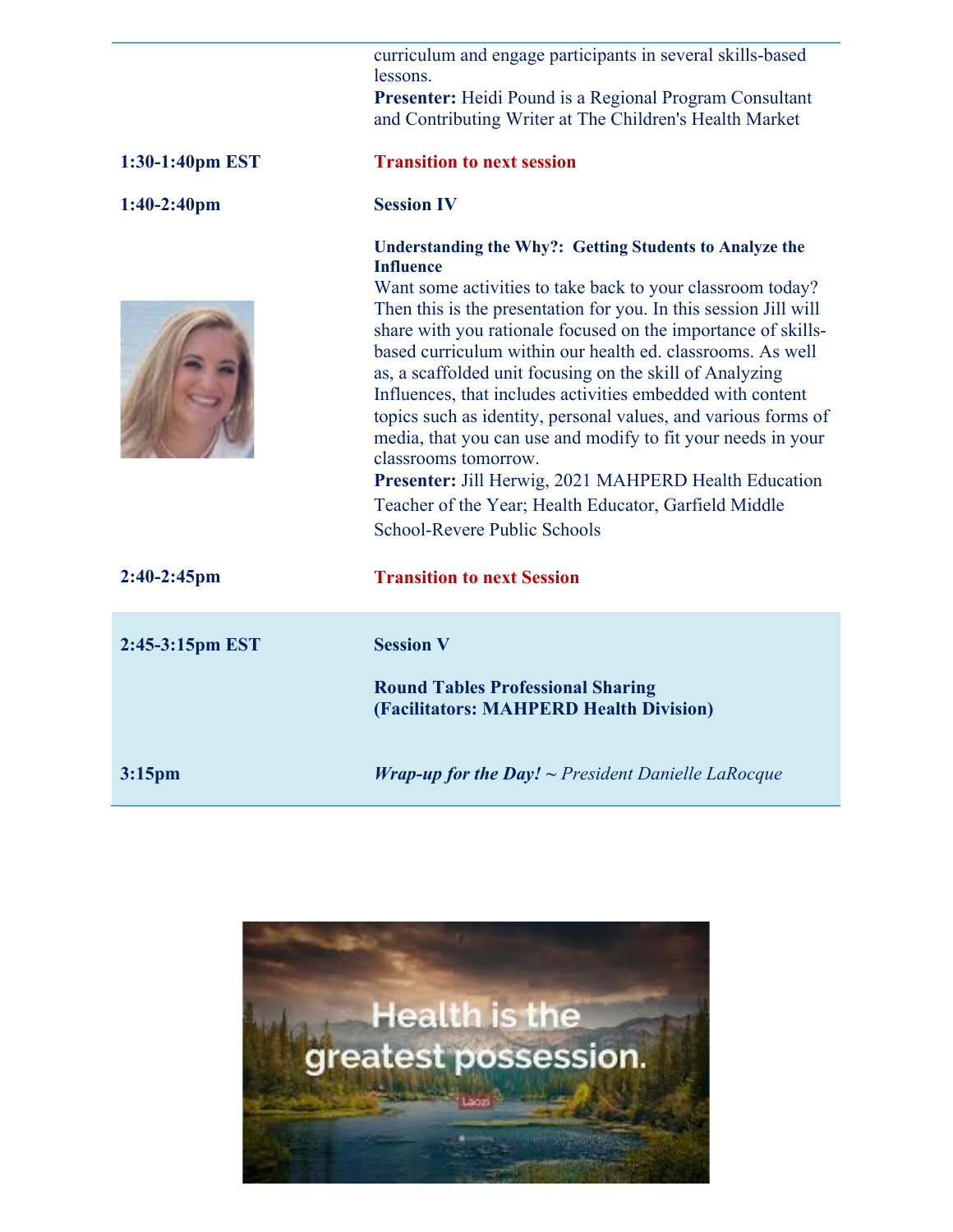#### **8:30-9:30am**





**9:30-9:40am**

#### **General Session** *Collaborating on a Culture of Health and Wellness: A Team Approach*  **Presenters: Carolyn Rains and Jenna Sorensen**

**Carilyn Rains** has 24 years' experience in the specialty practice of School Health. She is currently the Director of School Health Services for the Plymouth Public Schools. Previous to her role in Plymouth, Carilyn spent 6 years in the role of Nursing Supervisor for the Sandwich Public Schools; she also worked for the Marshfield Public Schools as a school nurse at the high school level for 11 years. Prior to entering the specialty field of School Health, Carilyn worked in Women's Health as a labor and delivery room nurse and childbirth educator for 15 years. In addition, she currently serves on the Plymouth Youth Development Collaborative (PYDC), the Plymouth School Health Advisory Board, where she serves as Chair, and on the Human Rights Committee for The Arc of Greater Plymouth. Carilyn is a member of the MA Department of Public Health's Concussion Advisory Board, the MA Concussion Management Coalition (MCMC), the National Association of School Nurses (NASN) and the Massachusetts School Nurse Organization (MSNO); she is now currently MSNO Advocacy Co-chair and on the Board of Directors representing MA with NASN. Her articles on *Concussion Management* and *Medical Emergency Planning* have been published in the *NASN School Nurse,* a SAGE Publication of NASN.

**Jenna Sorensen** is an adapted physical education teacher and the elementary department head for PE and health with Plymouth Public Schools. She has worked in the special education field for 26 years and in the physical education/APE field for the past 10 years. Jenna works closely with the amazing PE and health educators in Plymouth's elementary schools to develop and align curriculum to the state and national standards, while incorporating a focus on creativity, social relevance, sensitivity, and fun. Jenna has organized various events through the schools for children, families, and staff including group hikes, family mud runs, a mindfulness month, a Couch to 5K, and a daily gratitude mile challenge. Jenna enthusiastically brings her experience as a teacher, group fitness instructor, athlete, and mother of six to her involvement in a variety of professional and extra-curricular interests such as the district's wellness committee, her membership on the board of Dreamride Plymouth, a non-profit organization which encourages and supports youth to set and meet goals, and as host of a bike camp for kids, teens, and adults with disabilities to learn how to ride a 2-wheeled bicycle. Jenna lives in Plymouth, MA with her husband and many teenagers.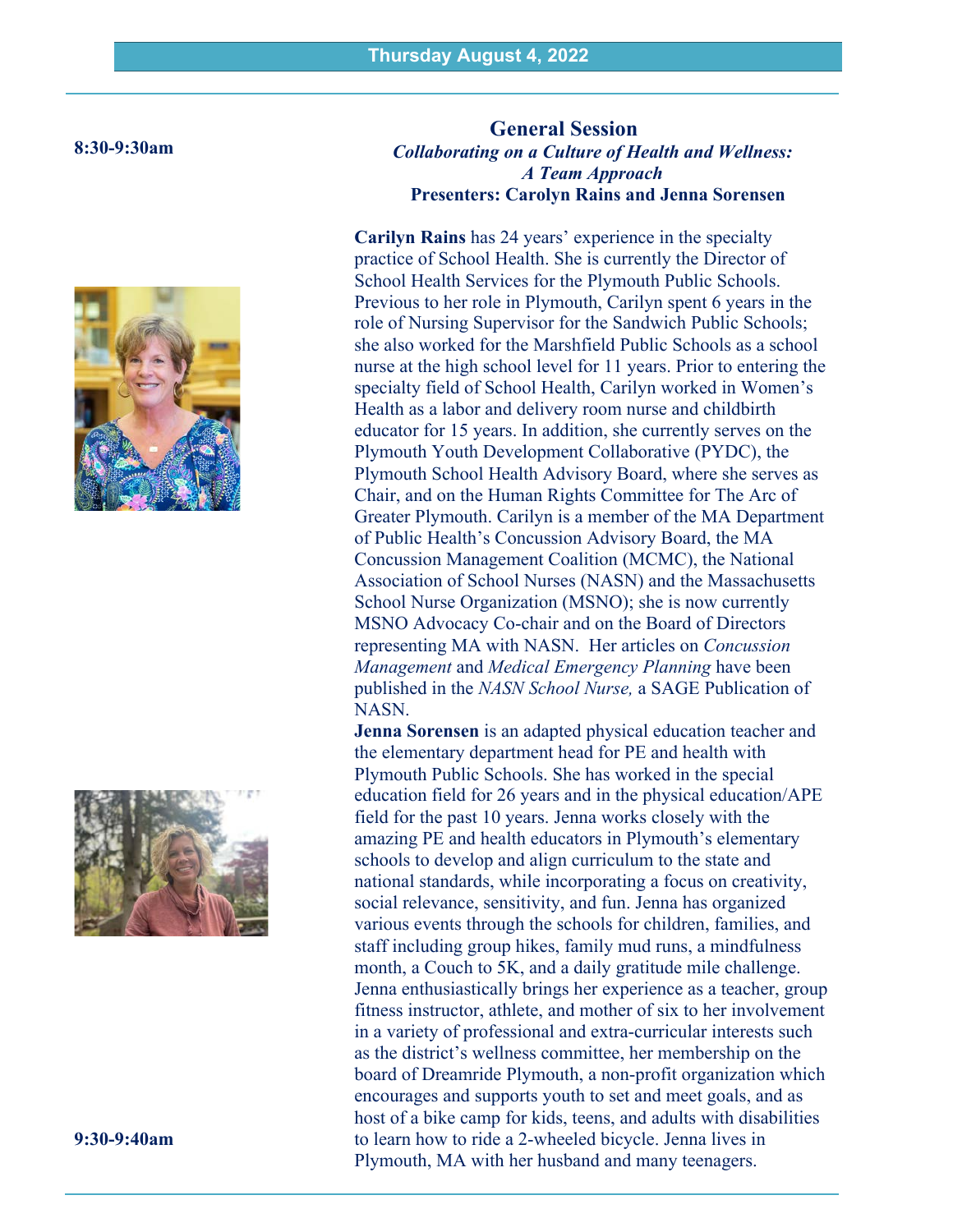#### **9:40-10:40am**

### **Presentation # 1**



#### **Presentation # 2**



#### **10:40-10:50am**

**10:50-11:50pm**

#### **Presentation #1**



#### **Transition to next session!**

#### **Session I (Choice of two)**

#### **Get Set, Ready, GOAL!**

Want some activities to take back to your classroom today? Then this is the presentation for you. In this session Jill will share rationale focused on the importance of skills-based curriculum within our health ed. classrooms. As well as, a scaffolded unit focusing on the skills of Goal-Setting & Accessing Reliable Resources, that you can use and modify to fit your needs in your classrooms tomorrow.

**Presenter:** Jill Herwig, 2021 MAHPERD Health Education Teacher of the Year; Health Educator, Garfield Middle School-Revere Public Schools

#### **Making Mindfulness Engaging and Accessible**

Mindfulness is a powerful practice with many research-based benefits. During this session, we will discuss the value in mindfulness practice for students and staff as well as learn a variety of strategies and activities that are engaging and practical. These activities can be used by educators in their classrooms as well as in their own personal routines to help develop a consistent practice.

**Presenter:** Leah Lipschitz, Health Educator at Boston Latin School has taught Health and P.E. in Boston Public Schools for the past six years. She is a passionate advocate for mindfulness, yoga and a holistic wellness approach to help students and educators thrive and connect with both themselves and each other. In addition to teaching in BPS, Leah has taught mindfulness and yoga to students, athletes and educators in a variety of settings. She is a certified yoga instructor, a Level 2 Unified Mindfulness coach and a certified YOGABODY breathwork coach.

#### **Transition to next session**

#### **Session II (Choice of Two)**

#### **Teacher Friendly Technology and Strategies**

Several middle school/lessons/projects incorporating various technology programs and APP"s will be presented. Ideas can be adapted to fit elementary and high school levels. Some suggestions for special education, ESOL, and other modification strategies will be shared. A laptop or iPAD is recommended but not mandatory.

**Presenter:** Lisa Sherman has been a physical and health education teacher in the White Plains Public School District for the past 21 years. She was an Adjunct Professor at Hofstra University and is a cooperating teacher in health education. She is a dedicated and active member of NYSAHPERD. Her Commitment to NYSAHPERD started as an undergraduate of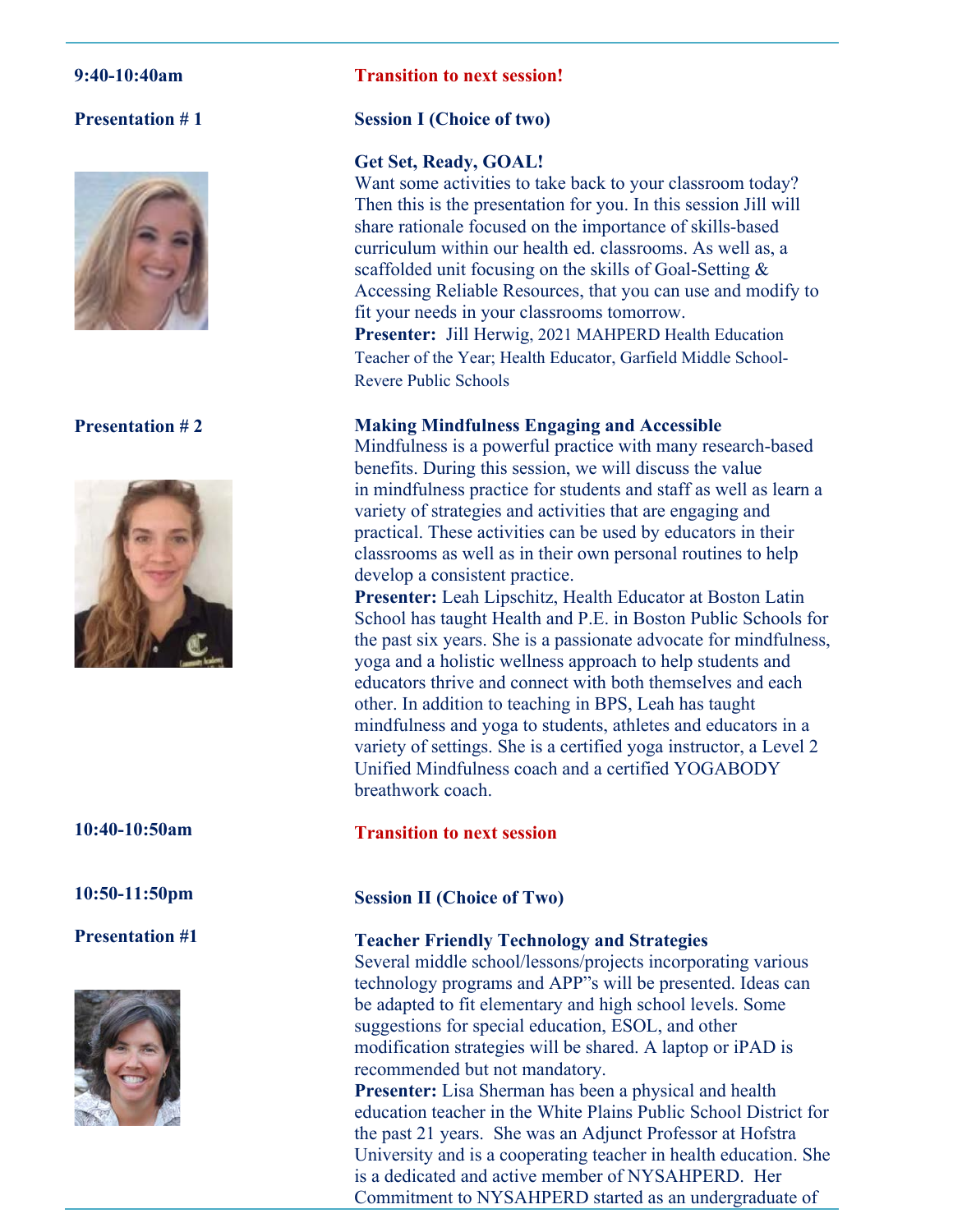#### **Presentation #2 \*Conference Sponsor**



#### **11:50-12:30pm**

#### **12:30-1:30pm Session III**

![](_page_6_Picture_4.jpeg)

SUNY Cortland where she had the distinction of being the first person to officially serve NYSAHPERD as a Future Professionals Section President. During her presidential rotation, Lisa initiated several advocacy projects including the *New York State Report Card: Health & Physical Education~ Are We Making the Grade?;* an advocacy video used to support quality health and physical education; she traveled to Washington, D.C. on two occasions to participate in National Speak Out Day and was instrumental in organizing the first New York State Speak Out Day. She is a Past President of the Southeastern Zone; she served as the Southeastern Zone Conference Director for fifteen years and she is a co-founder of the Future Professionals Leadership Conference. Lisa has been honored with the NYSAHPERD Professional of the Year Award, the Southeastern Zone Amazing Person Award, the Health Section Amazing Person Award, the Eastern District Association Student Leadership Award, and the White Plains Middle School PTA Jenkins Award and is the recipient of the 2016 NYSAHPERD Distinguished Service Award.

#### **Skills-based Health Education for Every Student, K-8**

Are you struggling to build support and advocacy for comprehensive skills-based health education (K-8) in your district? If so, why? What are the challenges you face? During this session, participants will have an opportunity to network with other health educators and administrators to share successes and challenges in advocating for health education at the local level. Participants will walk away with suggestions for continuing advocacy efforts to bring health education to all students.

**Presenter:** Heidi Pound is a Regional Program Consultant and Contributing Writer at The Children's Health Market

#### **MAHPERD Sponsored Luncheon~ Enjoy! ©**

#### **Mental Health Collaborative: Implementing a tier 1 Mental Health Literacy Approach for Educators, Students and Beyond**

Mental Health Collaborative, a non-profit organization, brings an innovative tier 1, evidenced-based mental health curriculum to middle school and high school aged students. This curriculum is a train-the-trainer model, sustainable and cost-effective. Within this comprehensive model, they also provide a mental health literacy educational program for educators and school personnel as well as a parent program. After attending this presentation, participants will understand the four pillars of mental health literacy, why they are critical to teach, and how Mental Health Collaborative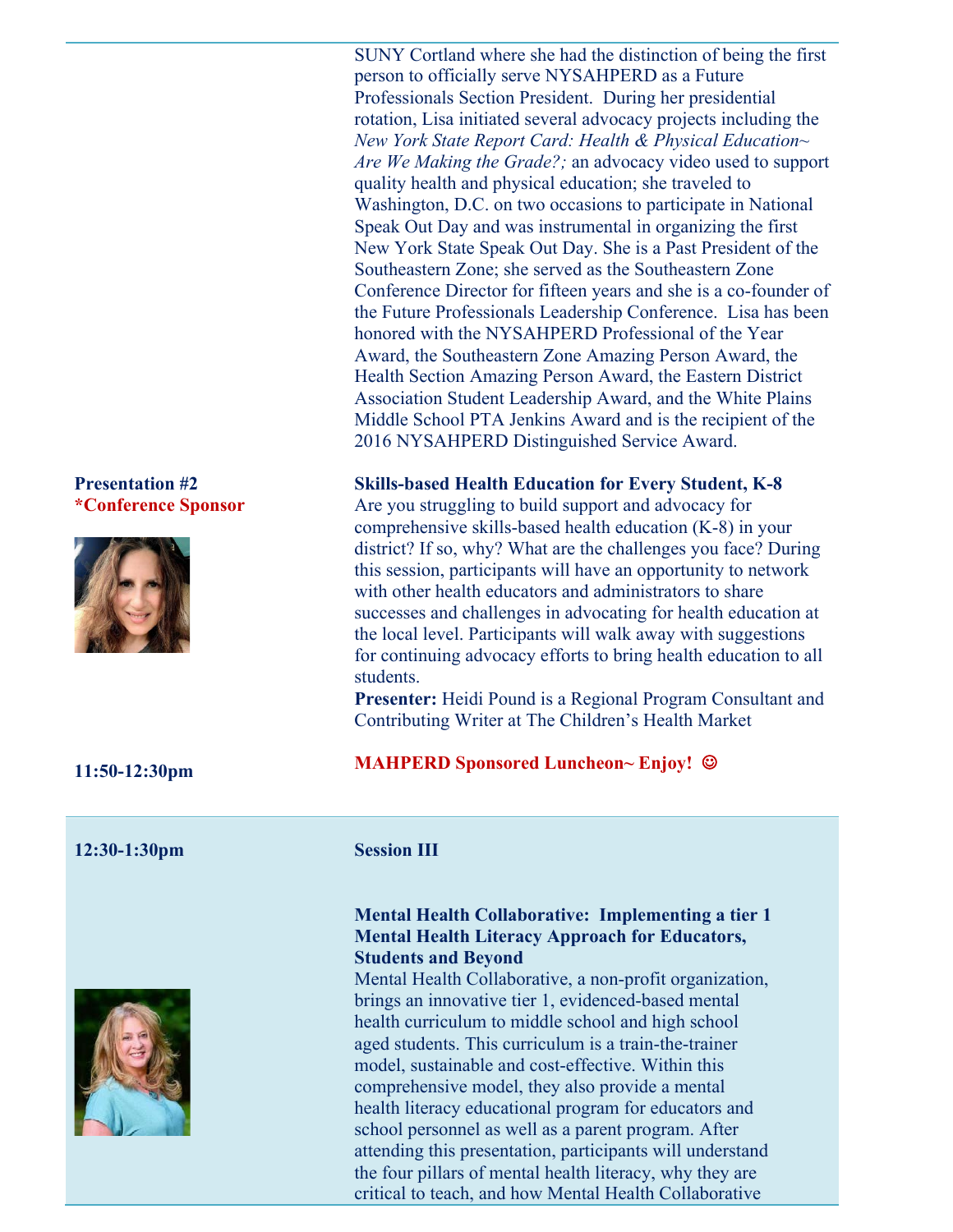can help you to bring this model to your school and community.

**Presenter:** Abbie Rosenberg, Founder & Executive Director~ Mental Health Collaborative; Abbie began her career as a registered nurse at McLean Hospital in Belmont, MA and then went on to get her nurse practitioner in psychiatry at UCLA. She practiced in a variety of settings in the greater Boston area for the past 30 years. In 2019, after a former patient died by suicide and asked in his will that she help others struggling with mental illness, she founded Mental Health Collaborative (MHC). MHC is a non-profit organization with the mission of Building Resilient Communities through Mental Health Education and Awareness.

| $1:30-1:40$ | <b>Transition to next session</b> |
|-------------|-----------------------------------|
| $1:40-2:40$ | <b>Session IV (Choice of Two)</b> |

#### **Presentation #1**

![](_page_7_Picture_4.jpeg)

**Paving the Path to Health Equity: Best Practices for Engaging Schools and Communities** Participants will be able to: (1) identify two strategies for developing interdisciplinary collaboration within the school community to support health equity (2) will develop a broader understanding of the types of community partnerships and how to engage in advancing health equity at the community level.

**Presenter:** Rhiannon Thai has been a nurse for 18 years with over 10 years' experience providing community-based nursing care to both adult and pediatric populations. She worked for BAMSI for four years, first as a Lead Nurse and then as the Nurse Supervisor overseeing the Plymouth area. During her vears at BAMSI, she provided case management, direct nursing care, and residential oversight to individuals with Intellectual and Developmental Disabilities living in community residential homes. She also was a trainer for the Massachusetts Medication Administration Program. Rhiannon has worked as a pediatric homecare nurse providing direct in-home care to medically complex children since 2009. In 2017, she joined the Plymouth Public School District as a substitute nurse before accepting a role as a Nurse Case Manager in 2019. In her role as Nurse Case Manager, she focuses on issues related to health equity, access to care, and family engagement and works to